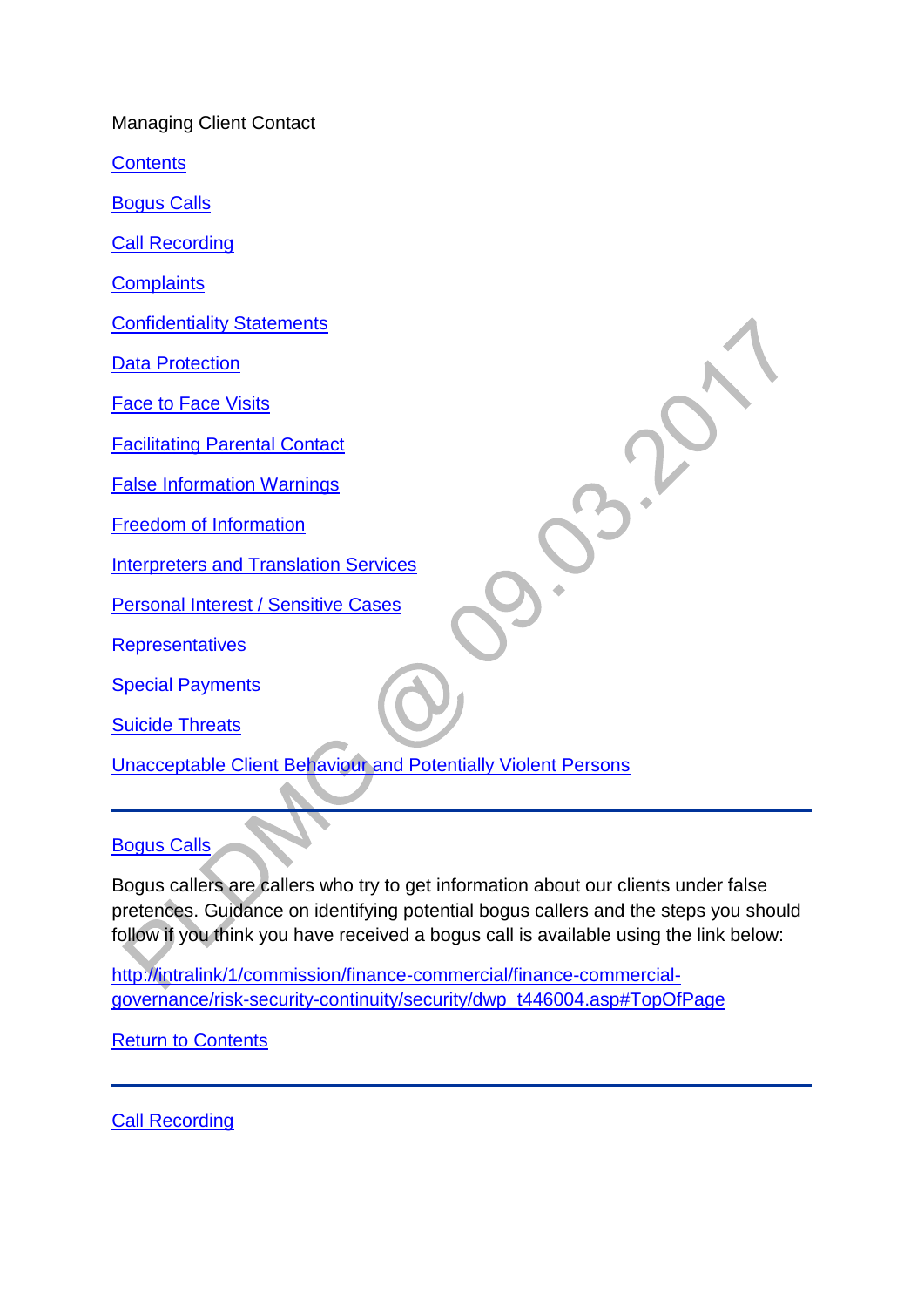It is not necessary to warn incoming callers that their call will be recorded, as this information is included in the automated message.

For outbound calls, whilst there is no legal obligation on us to advise clients that the call may be recorded, doing so provides better client service through full transparency. You should advise the client you are calling of this fact – "I should tell you that this call may be recorded for quality and / or training purposes".

If a client expresses concern about the call being recorded, they should be reassured about the confidentiality of our service. If they still do not wish to communicate with us by recorded call, they should be given the option of communicating in writing or by call back from a non-monitored telephone.

The Data Protection Act 1998 gives individuals a legal right to see / receive a copy of personal data held about them. This includes recorded telephone calls. Untagged telephone calls are usually deleted after three weeks.

Where it is suspected that a client may be recording a phone conversation, ask the client directly if the call is being recorded. Clients will often admit they are recording the call when asked.

If the client states they want or intend to record a phone interview by using a tape recorder, or if a user suspects a phone interview is being recorded, the client still has the right to be interviewed either in an office or by phone. A client can record a telephone conversation or an interview and is not obliged to tell us they intend to do so.

[Return to Contents](http://np-cmg-sharepoint.link2.gpn.gov.uk/sites/policy-law-and-decision-making-guidance/Pages/Managing%20Client%20Contact/Managing-Client-Contact.aspx#ManagingClientContact)

## **[Complaints](http://np-cmg-sharepoint.link2.gpn.gov.uk/sites/policy-law-and-decision-making-guidance/Pages/Managing%20Client%20Contact/Managing-Client-Contact.aspx)**

The Child Maintenance Group has specified policies and procedures in place for handling complaints from our clients and other third parties. Additional information can be located here:

[http://intralink.link2.gpn.gov.uk/1/csa/operational-resources/communicating-with](http://intralink.link2.gpn.gov.uk/1/csa/operational-resources/communicating-with-clients/complaint-handling/index.asp)[clients/complaint-handling/index.asp](http://intralink.link2.gpn.gov.uk/1/csa/operational-resources/communicating-with-clients/complaint-handling/index.asp)

[Return to Contents](http://np-cmg-sharepoint.link2.gpn.gov.uk/sites/policy-law-and-decision-making-guidance/Pages/Managing%20Client%20Contact/Managing-Client-Contact.aspx#ManagingClientContact)

#### [Confidentiality Statements](http://np-cmg-sharepoint.link2.gpn.gov.uk/sites/policy-law-and-decision-making-guidance/Pages/Managing%20Client%20Contact/Managing-Client-Contact.aspx)

When first contact is made with a client, they must be advised of the confidentiality statement under the Data Protection Act. The statement is as follows: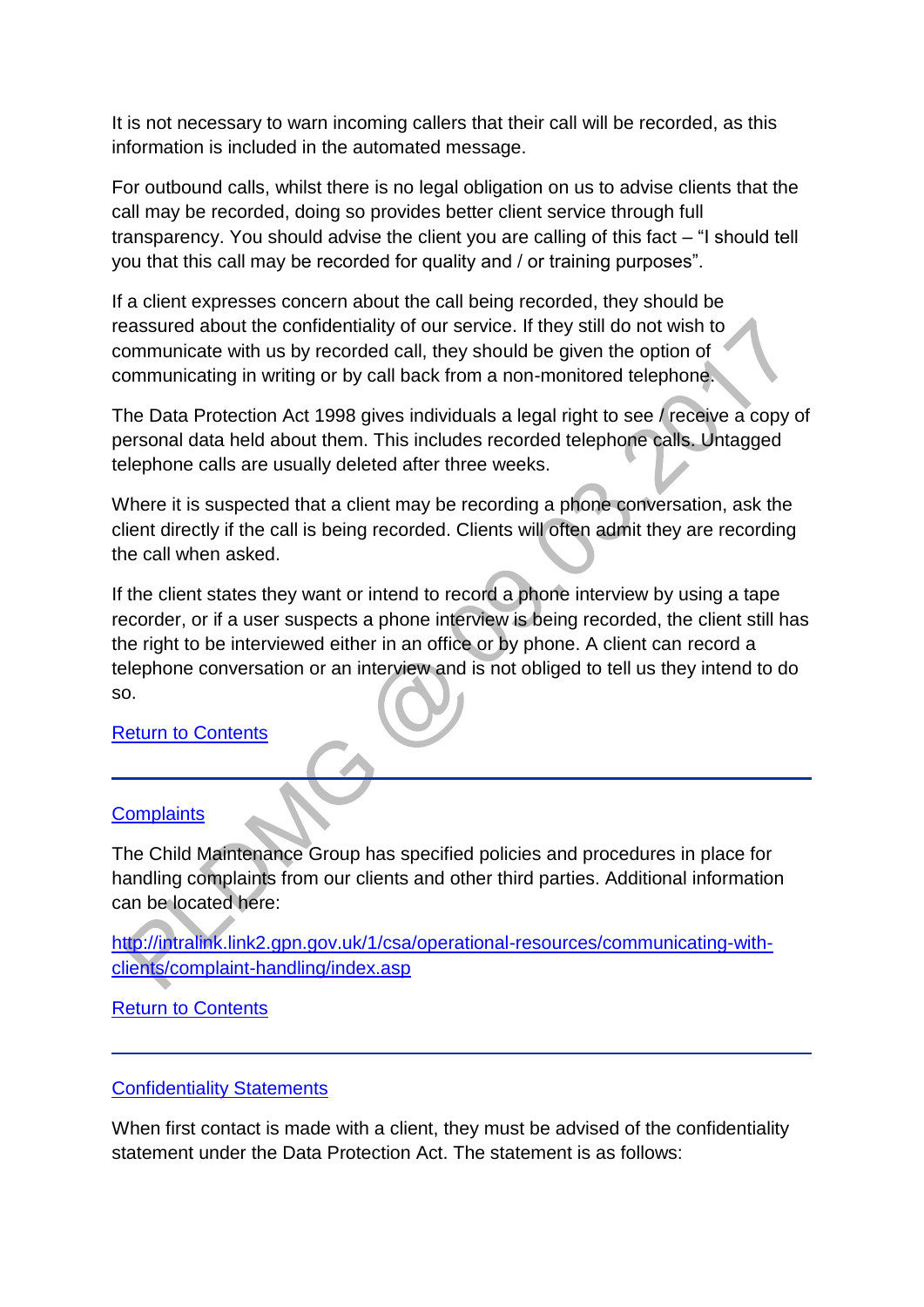## **How we collect and use information:**

The Child Maintenance Group collects information for the purpose of dealing with child maintenance. The information we collect about you depends on the reason for your business with us. We may check information about you with other information we have. We may get information about you from other people and certain other organisations. We may give information to certain organisations, as the law allows, to:

- check the accuracy of information;
- prevent or detect crime:
- protect public funds in other ways; and
- use in research or statistics.

These other organisations include:

- HM Revenue and Customs, the Department for Work and Pensions and other Government Departments;
- Local Authorities; and
- Private sector bodies, such as banks and certain other organisations.

We will not give information about you to anyone outside of the CMG unless the law allows us to. The CMG is the Data Controller for the purpose of the Data Protection Act.

If you want to know more about what information we have about you, or the way we use your information, please contact us.

[Return to Contents](http://np-cmg-sharepoint.link2.gpn.gov.uk/sites/policy-law-and-decision-making-guidance/Pages/Managing%20Client%20Contact/Managing-Client-Contact.aspx#ManagingClientContact)

Data Protection

The Data Protection Act:

- imposes legal requirements on us to protect client information; and
- provides clients with rights to see information we record and retain about them.

Further guidance about the Data Protection Act is available using the link below.

[http://intralink.link2.gpn.gov.uk/1/csa/operational-resources/Communicating-with](http://intralink.link2.gpn.gov.uk/1/csa/operational-resources/Communicating-with-clients/protecting-client-information/index.asp)[clients/protecting-client-information/index.asp](http://intralink.link2.gpn.gov.uk/1/csa/operational-resources/Communicating-with-clients/protecting-client-information/index.asp)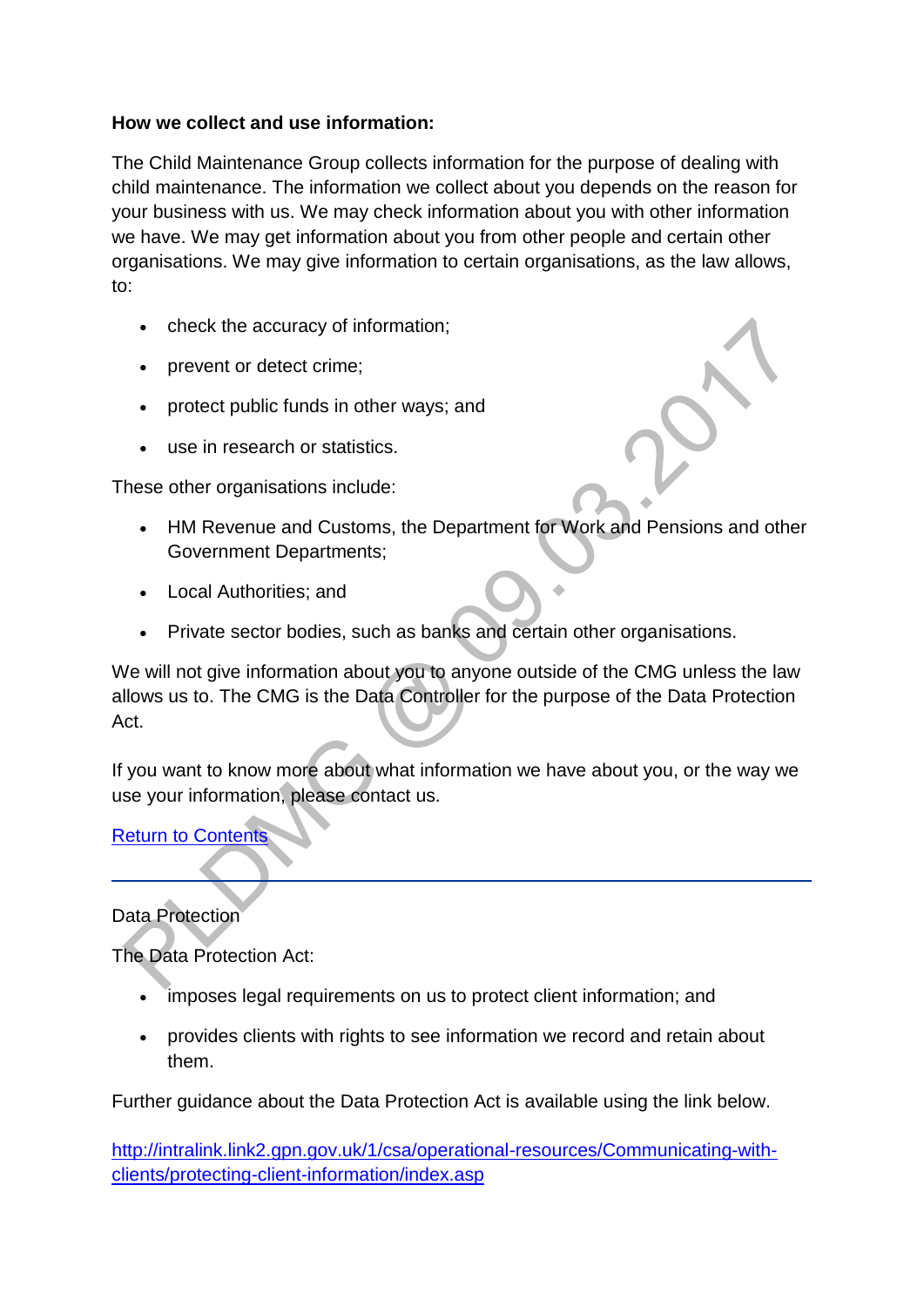# [Return to Contents](http://np-cmg-sharepoint.link2.gpn.gov.uk/sites/policy-law-and-decision-making-guidance/Pages/Managing%20Client%20Contact/Managing-Client-Contact.aspx#ManagingClientContact)

### [Face to Face Visits](http://np-cmg-sharepoint.link2.gpn.gov.uk/sites/policy-law-and-decision-making-guidance/Pages/Managing%20Client%20Contact/Managing-Client-Contact.aspx)

We can arrange face to face visits with clients in certain limited circumstances. Further information about the situations where this may be appropriate and the guidance you should follow to make a referral is available using the link below.

[http://intralink.link2.gpn.gov.uk/1/csa/operational-resources/Communicating-with](http://intralink.link2.gpn.gov.uk/1/csa/operational-resources/Communicating-with-clients/clientinterviewingservice/index.asp)[clients/clientinterviewingservice/index.asp](http://intralink.link2.gpn.gov.uk/1/csa/operational-resources/Communicating-with-clients/clientinterviewingservice/index.asp) 

[Return to Contents](http://np-cmg-sharepoint.link2.gpn.gov.uk/sites/policy-law-and-decision-making-guidance/Pages/Managing%20Client%20Contact/Managing-Client-Contact.aspx#ManagingClientContact)

### **[Facilitating Parental Contact](http://np-cmg-sharepoint.link2.gpn.gov.uk/sites/policy-law-and-decision-making-guidance/Pages/Managing%20Client%20Contact/Managing-Client-Contact.aspx)**

This section explains the appropriate action to take if a parent with care or nonresident parent asks the CMG to help establish / re-establish contact with the other parent.

This process will not be pro-actively marketed or advertised by the CMG. It should only be offered when a client makes a specific request for their details to be forwarded to the other parent in an attempt to re-establish contact.

This guidance solely applies to requests from parents and should not be followed in relation to requests from children.

When a request to pass on contact details is received, we should check to ensure that this action has not been taken previously. If it has, it will not be appropriate for the details to be sent again, unless there has been a change in the relevant information.

The party making the request should complete an authorisation form confirming that they want their details to be pass on to the other parent. They should also be required to submit their contact details on an approved form.

We should check the approved form to ensure that only the requesting party's contact details have been included. No other communications should be forwarded and it should be made clear to the requesting party that whether to make contact is the decision of the other parent.

#### [Return to Contents](http://np-cmg-sharepoint.link2.gpn.gov.uk/sites/policy-law-and-decision-making-guidance/Pages/Managing%20Client%20Contact/Managing-Client-Contact.aspx#ManagingClientContact)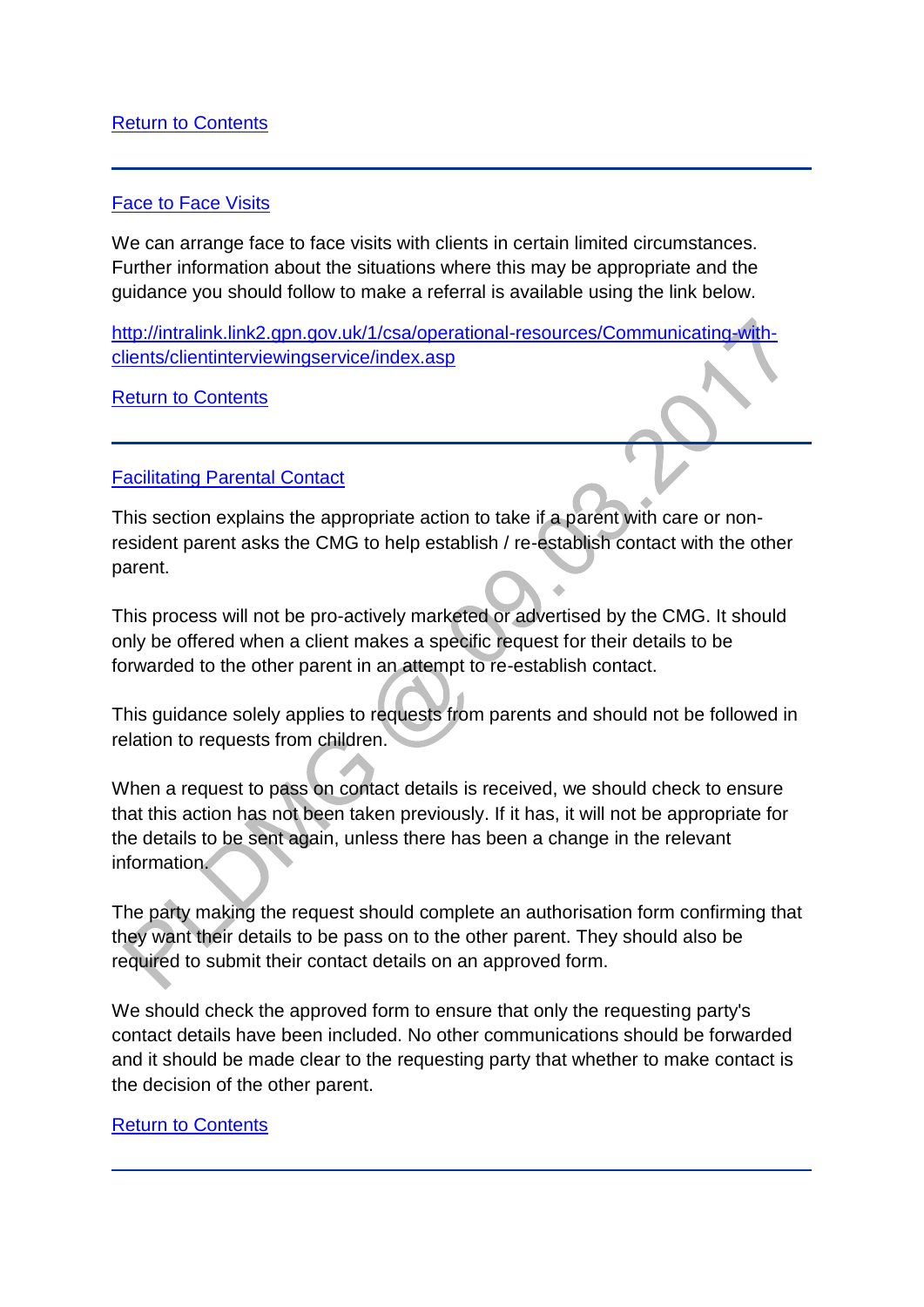## [False Information Warnings](http://np-cmg-sharepoint.link2.gpn.gov.uk/sites/policy-law-and-decision-making-guidance/Pages/Managing%20Client%20Contact/Managing-Client-Contact.aspx)

On first contact with a client, the criminal offence of failing to provide information statement must be given word for word. This is the exact statement that must be read out to the client:

"We are asking for information under Child Support Law. Under Child Support Law it is a criminal offence if anyone required to provide information:

- Without reasonable excuse, fails to provide such information when requested to do so; or
- Provides information, or knowingly causes or allows information to be provided which they know to be false.

If a court finds them guilty of the criminal offence outlined above, they can be fined up to £1000"

[Return to Contents](http://np-cmg-sharepoint.link2.gpn.gov.uk/sites/policy-law-and-decision-making-guidance/Pages/Managing%20Client%20Contact/Managing-Client-Contact.aspx#ManagingClientContact)

### [Freedom of Information](http://np-cmg-sharepoint.link2.gpn.gov.uk/sites/policy-law-and-decision-making-guidance/Pages/Managing%20Client%20Contact/Managing-Client-Contact.aspx)

The Freedom of Information Act provides individuals with the right to request information from any public authority. Requests for information made under the Freedom of Information Act must be responded to within twenty working days, and it is therefore important that any requests are referred to the appropriate team promptly.

Further information about the Freedom of Information Act and the process you should follow if you receive a Freedom of Information request is available using the link below.

[http://intralink.link2.gpn.gov.uk/1/commission/governance-and](http://intralink.link2.gpn.gov.uk/1/commission/governance-and-management/information-governance/dwp_m127166.asp#TopOfPage)[management/information-governance/dwp\\_m127166.asp#TopOfPage](http://intralink.link2.gpn.gov.uk/1/commission/governance-and-management/information-governance/dwp_m127166.asp#TopOfPage) 

[Return to Contents](http://np-cmg-sharepoint.link2.gpn.gov.uk/sites/policy-law-and-decision-making-guidance/Pages/Managing%20Client%20Contact/Managing-Client-Contact.aspx#ManagingClientContact)

## [Interpreters and Translation Services](http://np-cmg-sharepoint.link2.gpn.gov.uk/sites/policy-law-and-decision-making-guidance/Pages/Managing%20Client%20Contact/Managing-Client-Contact.aspx)

The CMG has a range of procedures in place for communicating with clients who are unable to use our usual methods of communication. This includes clients who are unable to speak English, or who have hearing difficulties. Further guidance about the range of services the CMG can offer in these circumstances is available using the links below.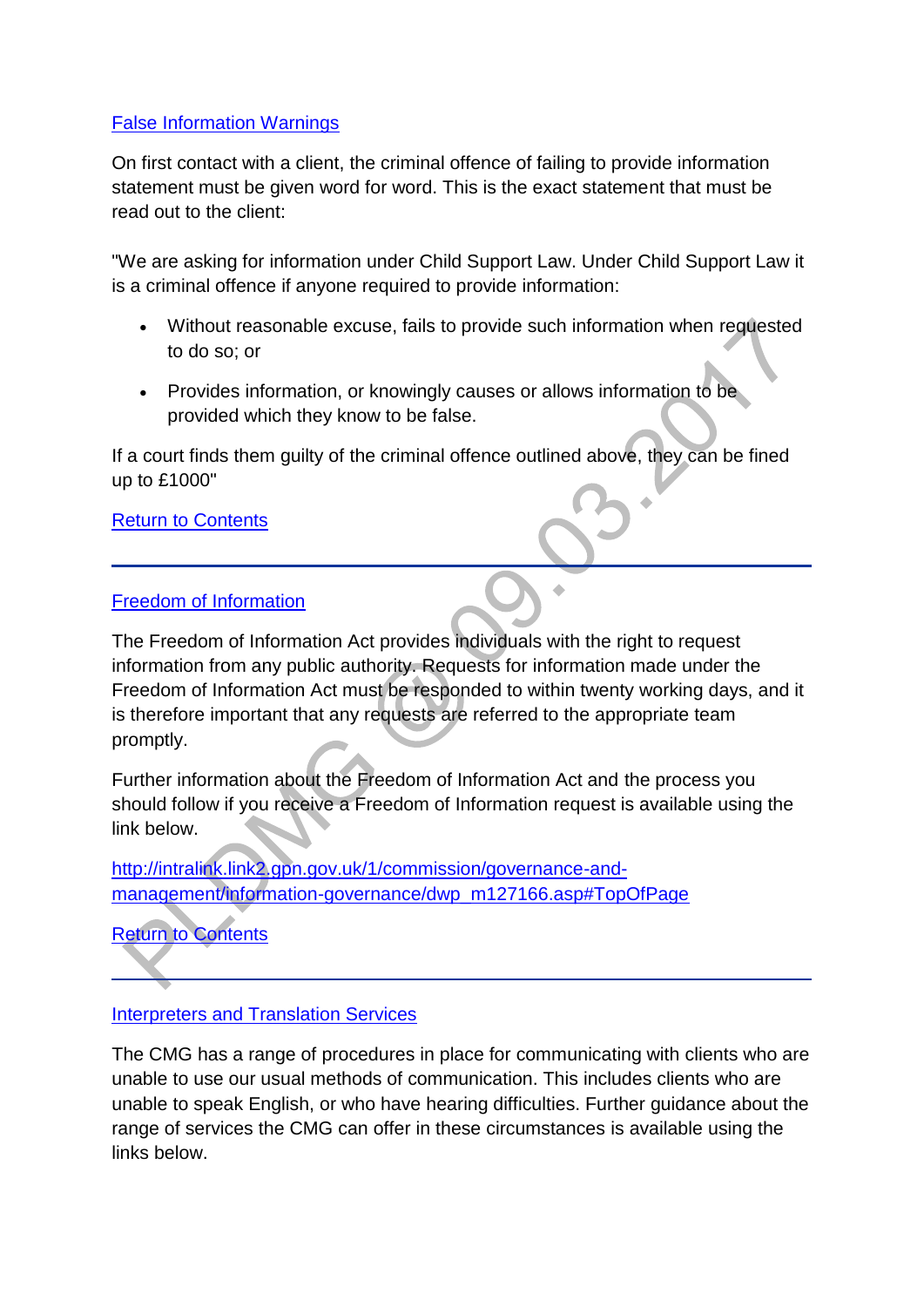[http://intralink/1/csa/operational-resources/Communicating-with](http://intralink/1/csa/operational-resources/Communicating-with-clients/interpreting.asp)[clients/interpreting.asp](http://intralink/1/csa/operational-resources/Communicating-with-clients/interpreting.asp) 

[http://np-cmg-sharepoint.link2.gpn.gov.uk/sites/procedures/Pages/Client-](http://np-cmg-sharepoint.link2.gpn.gov.uk/sites/procedures/Pages/Client-Contact/Interpretation.aspx)[Contact/Interpretation.aspx](http://np-cmg-sharepoint.link2.gpn.gov.uk/sites/procedures/Pages/Client-Contact/Interpretation.aspx)

[http://np-cmg-sharepoint.link2.gpn.gov.uk/sites/procedures/Pages/Client-](http://np-cmg-sharepoint.link2.gpn.gov.uk/sites/procedures/Pages/Client-Contact/Translation.aspx)[Contact/Translation.aspx](http://np-cmg-sharepoint.link2.gpn.gov.uk/sites/procedures/Pages/Client-Contact/Translation.aspx) 

[Return to Contents](http://np-cmg-sharepoint.link2.gpn.gov.uk/sites/policy-law-and-decision-making-guidance/Pages/Managing%20Client%20Contact/Managing-Client-Contact.aspx#ManagingClientContact)

[Personal Interest / Sensitive Cases](http://np-cmg-sharepoint.link2.gpn.gov.uk/sites/policy-law-and-decision-making-guidance/Pages/Managing%20Client%20Contact/Managing-Client-Contact.aspx)

Sensitive cases are cases where access to the client records is restricted to a limited range of people. This is normally because someone working for the CMG knows one or both of the clients concerned.

You can access additional information about sensitive cases using the link below:

[Sensitive Case -](http://np-cmg-sharepoint.link2.gpn.gov.uk/sites/procedures/Pages/Maintain-Case/Sensitive-case-handle.aspx) Handle

[Return to Contents](http://np-cmg-sharepoint.link2.gpn.gov.uk/sites/policy-law-and-decision-making-guidance/Pages/Managing%20Client%20Contact/Managing-Client-Contact.aspx#ManagingClientContact)

## **[Representatives](http://np-cmg-sharepoint.link2.gpn.gov.uk/sites/policy-law-and-decision-making-guidance/Pages/Managing%20Client%20Contact/Managing-Client-Contact.aspx)**

Our clients are entitled to arrange for a representative (rep) to deal with their case. It is important when you are dealing with potential representatives that you understand what authorisation is necessary from the client and what information can / cannot be disclosed.

Departmental guidance on Working with Representatives is available using the link below.

[http://intralink.link2.gpn.gov.uk/1/corp/sites/infodir/kimd/dataprotection/disclosure](http://intralink.link2.gpn.gov.uk/1/corp/sites/infodir/kimd/dataprotection/disclosure-matching-sharing/disclosure/DWP_T408643.asp)[matching-sharing/disclosure/DWP\\_T408643.asp](http://intralink.link2.gpn.gov.uk/1/corp/sites/infodir/kimd/dataprotection/disclosure-matching-sharing/disclosure/DWP_T408643.asp)

**[Return to Contents](http://np-cmg-sharepoint.link2.gpn.gov.uk/sites/policy-law-and-decision-making-guidance/Pages/Managing%20Client%20Contact/Managing-Client-Contact.aspx#ManagingClientContact)** 

## [Special Payments](http://np-cmg-sharepoint.link2.gpn.gov.uk/sites/policy-law-and-decision-making-guidance/Pages/Managing%20Client%20Contact/Managing-Client-Contact.aspx)

The CMG operates a Special Payments scheme, which allows us to make payments to clients in cases where there has been some type of maladministration.

Additional information about the Special Payments scheme and the process you should follow if you want to submit a referral is available in the link below.